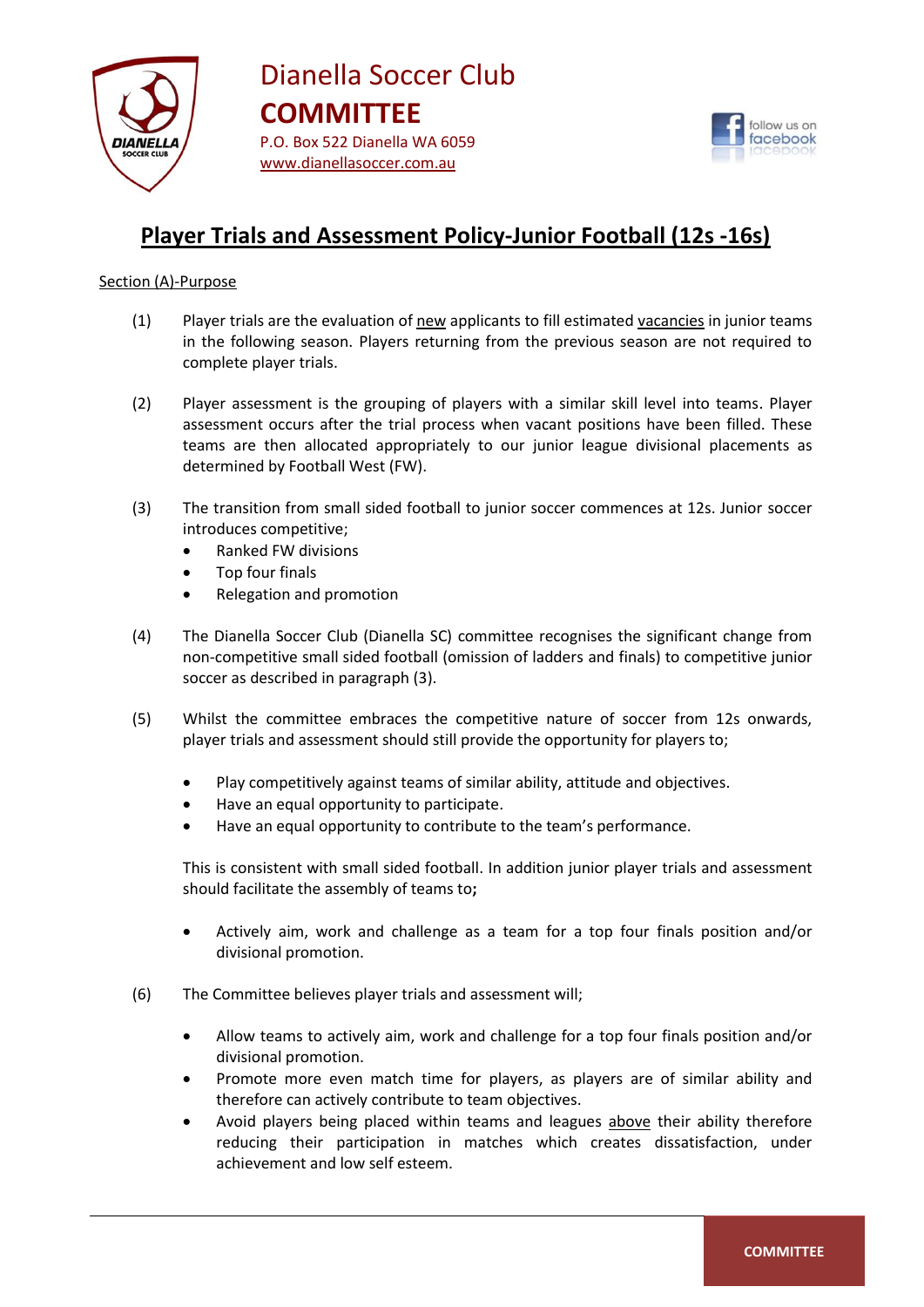

 www.dianellasoccer.com.au



- Avoid players being placed within teams and leagues below their ability, therefore dominating matches and not developing team skills.
- Enhance skill development as the Coach can tailor training sessions and match strategy appropriate for the team.
- Prevents player loss;
	- o From a lack of enjoyment or dissatisfaction.
	- o As dominant players may seek to play with and against similarly skilled players/teams.
	- o As non-returning players may leave teams unable to meet minimum player numbers for team registration the following season.

#### Section B-Player Assessment Panel (PAP)

- (1) The Player Trials and Assessment Policy-Junior Football is managed and administered by the PAP under the approval of the Dianella Soccer Club (Dianella SC) Committee.
- (2) The PAP will comprise;
	- Co-ordinator Committee Member.
	- Minimum of 2 members Coaches or Third Party Consultants.
- (3) The PAP will actively communicate with age group Coaches before and after player trials and assessment sessions to ensure Coaches have appropriate input into the overall process. Final player trial and assessment results will not be disclosed to Coaches or parents.
- (4) Player assessments will remain confidential to the PAP, only.
- (5) The Manager-Junior Football, President and Vice President will co-ordinate with the PAP post player trials and assessment to determine final teams for publication.

#### Section C-Age

- (1) Under 12-under 16 will be subject to player trials and assessment.
- (2) New players registering with the Dianella SC from Season 2011 will be placed in their appropriate age groups as recommended by FW as follows,
	- Under 12-players turning 12 years of age in the calendar year
	- **under 13-players turning 13 years of age in the calendar year**
	- under 14-players turning 14 years of age in the calendar year
	- under 15-players turning 15 years of age in the calendar year
	- under 16-players turning 16 years of age in the calendar year

*Girls playing in mixed competitions are eligible to play one year lower than the recommend FW age group.*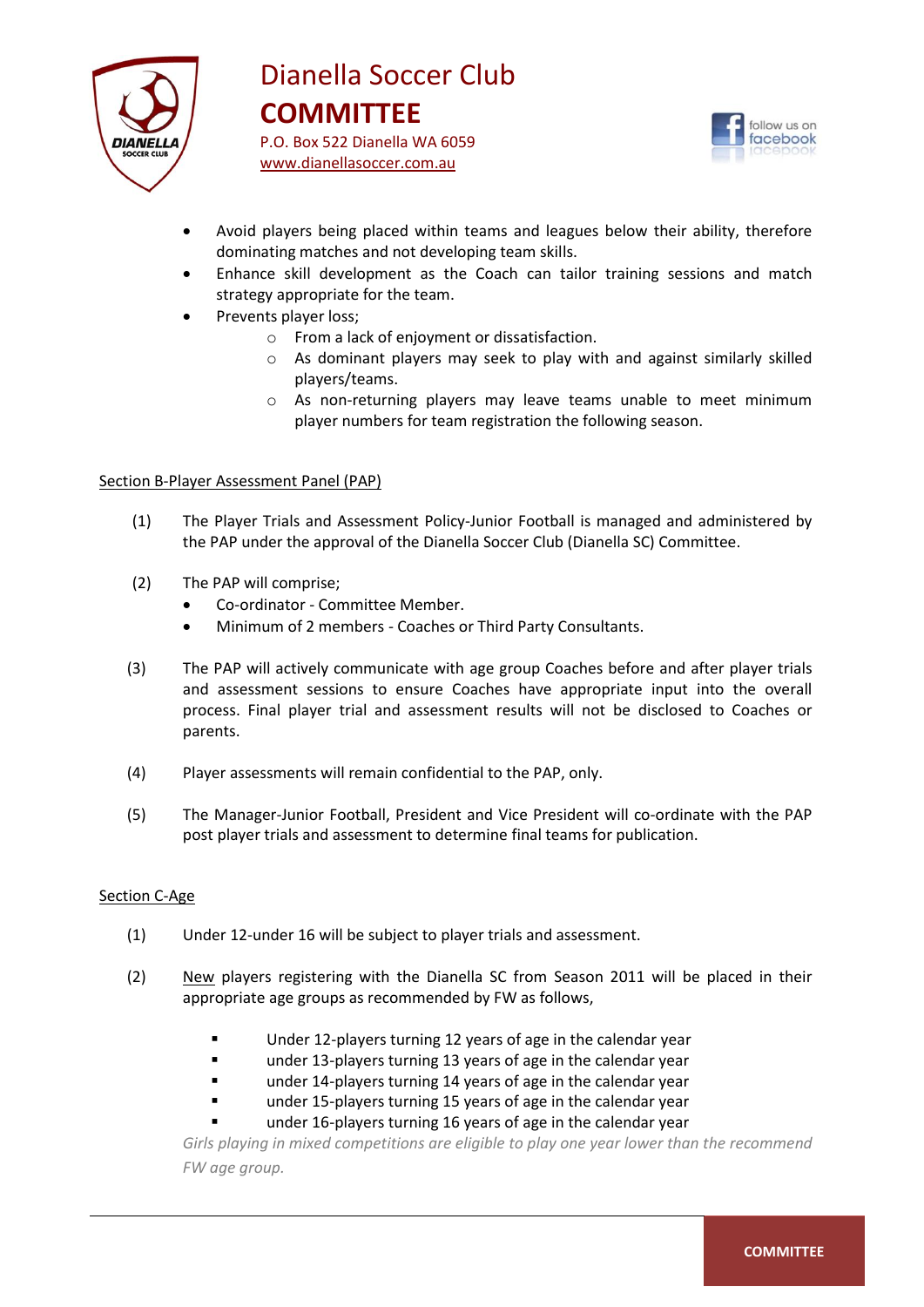

## www.dianellasoccer.com.au Dianella Soccer Club **COMMITTEE** P.O. Box 522 Dianella WA 6059



*Calendar year= January 1-December 31 of the current season.*

- (3) Prior to Season 2011 a number of teams were formed on the basis of school years from July 1-June 30. This is a legacy of OLA Dianella Junior Soccer Club. This has led to some players playing one year above the recommended FW age group (refer paragraph (2)).
- (4) The Committee will phase out this 'school year based' system from Season 2011 (refer paragraph (3)) as it does not align with the club objectives of participation, skill development and enjoyment. Where opposition clubs appropriately age teams according to FW recommendations (refer paragraph 3) it has led to opposition players being at most 18 months older than some Dianella SC players.
- (5) Players re-registering in Season 2011 will be given the opportunity to apply for an age group one year in excess of the recommended FW age group for the final season.
- (6) From Season 2012 applications for playing one year in excess of the FW recommended age group will not be accepted other than from those players who were playing one year in excess of the FW recommended age group in Season 2011.
- (7) Requests to play in age groups above the recommended FW age group are to be done in writing and submitted to the PAP (excluding requests per paragraph (7)). The justification for the request must be clearly stated. The PAP will only consider applications to play outside of the recommended age group in exceptional circumstances.
- (8) Dianella SC reserves the right to;
	- Reallocate players (per paragraph 6) to the recommended FW age group if it serves the interest of the player and/or club e.g. insufficient players to form a team in lower age group.
	- Not perform assessment of age groups or groups within age groups if it serves the interest of the player and/or club e.g. transfer of a team from another club that no longer exists. This will allow that team time to integrate with Dianella SC. This will be limited to one season, after which they will a requirement to nominate in the following season.

#### Section D-New Player Junior Trials

- (1) Player trials for new players will be conducted in November of each year.
- (2) The purpose of player trials is to evaluate new players with an aim of filling junior team vacancies in the following season that have arisen through;
	- **Player loss**
	- Increasing team sizes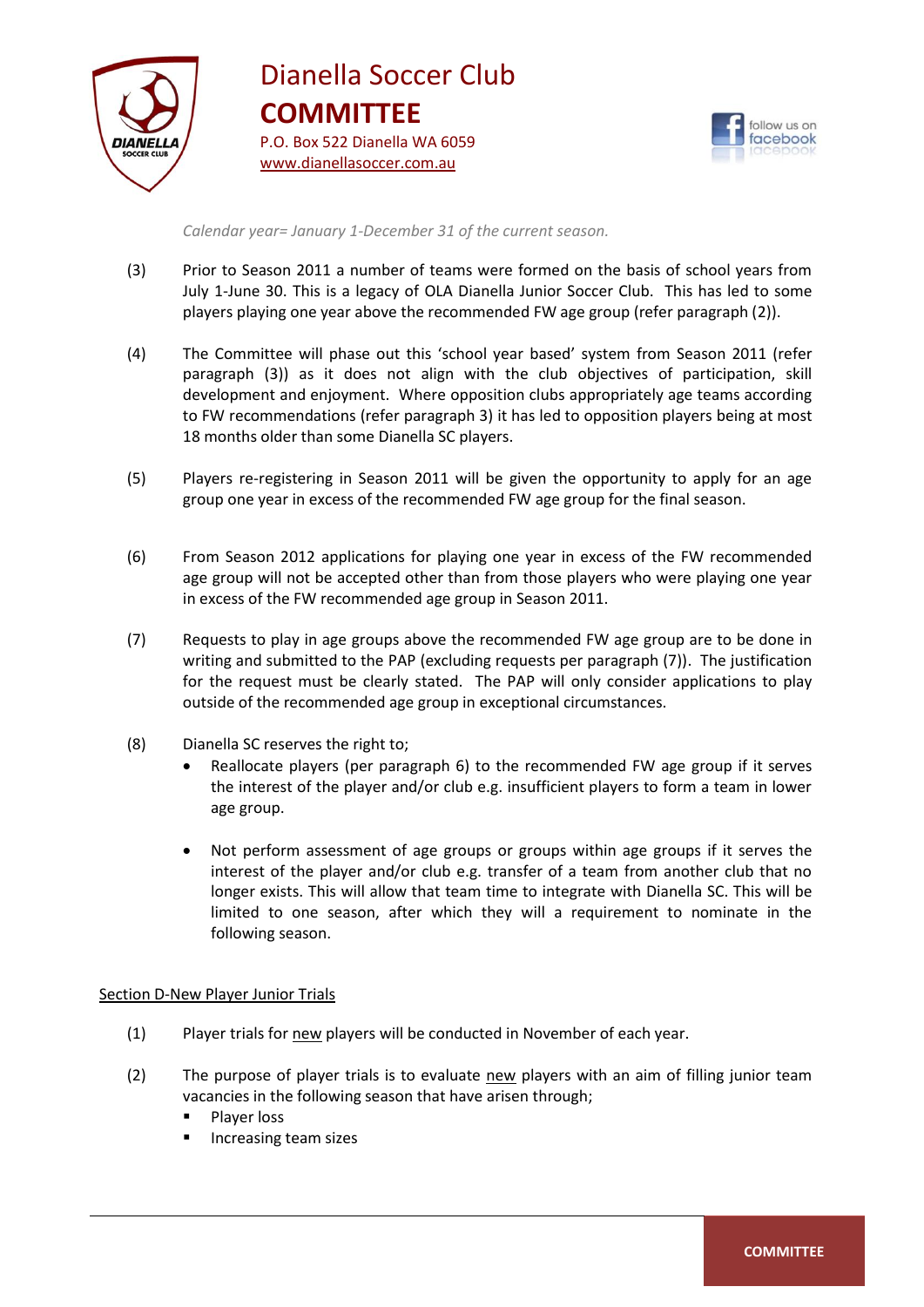



- (3) New applicants that miss player trials will be requested to attend training sessions post player assessment. Refer section I-New Player Registration Post Player Assessment.
- (4) In October, upon completion of the season the Manager-Junior Football will contact existing junior players to determine the number of returning players for the following season. This provides an estimate of vacant positions within each junior age group.
- (5) New junior players that have initiated contact with Dianella SC will be requested to attend the New Player junior trials in November.
- (6) At the trials the PAP will evaluate new players with a view to filling the estimated vacancies. Player evaluation will give consideration to the players ability to;
	- **IF** Integrate (in relation to skill) into existing teams.
	- Play competitively against teams of similar ability, attitude and objectives.
	- Actively aim, work and challenge as part of a team for a top four finals position and/or divisional promotion.
- (7) Players that can actively fill the vacancy and support the criteria as outlined in paragraph (6) will be offered the vacancy. The Manager-Junior Football will confirm the offer in writing with a request for registration and payment to be made by December 31.
- (8) In the event registration and payment is not made by December 31 the Manager-Junior Football has the right to offer the vacancy to a previously unsuccessful player.
- (9) Unsuccessful players will be informed in writing with their details kept on record should a vacancy occur in the future or for trials in the following season.
- (10) Whilst it is difficult informing unsuccessful applicants, the club believes it is in the best interest of the player. Registering players that do not meet the criteria as per paragraph (6) means;
	- Players are placed within teams and leagues above their capability therefore not having an involvement in matches, creating dissatisfaction, under achievement and low self esteem.
	- Skill development is difficult as the Coach is unable to tailor training sessions appropriate for the entire team.
	- Player loss from a lack of enjoyment or dissatisfaction.
	- Team issues as the individual is not able to perform at the same level of the team.
- (11) Upon completion of registration the Manager-Junior Football will advise the successful player of the first training session and the date in February f when player assessment will be conducted.

#### Section E-Nomination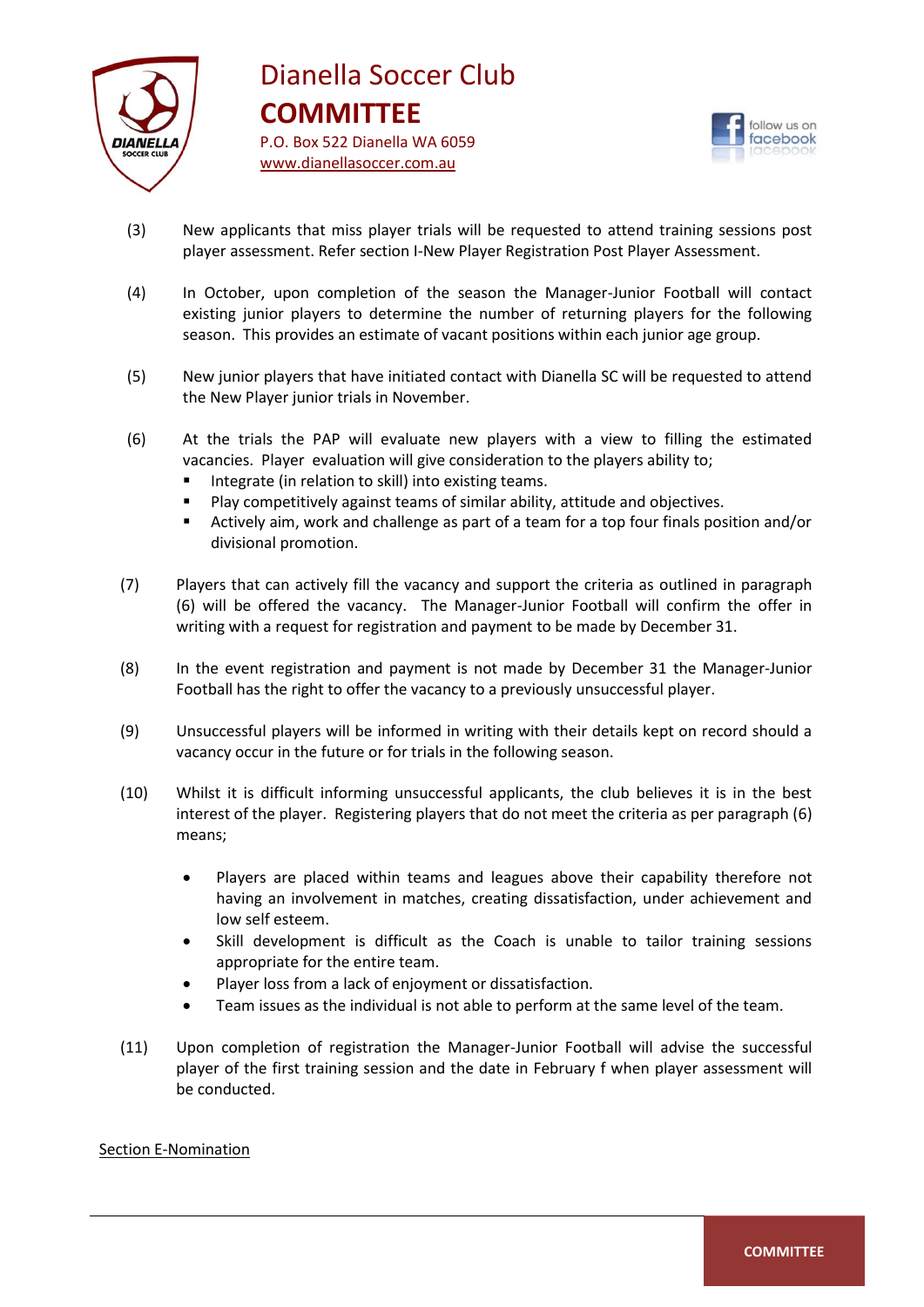

## www.dianellasoccer.com.au Dianella Soccer Club **COMMITTEE** P.O. Box 522 Dianella WA 6059



- (1) Player assessment is optional. Upon completion of trials players registering with the club will be requested to nominate for assessment or social teams. Players that nominate for social teams will be placed in appropriate social level teams and within leagues lower than assessed teams. They will be formed on the basis of friendships, school groups etc.
- (2) The initial assessment session at the commencement of the season is the only opportunity for player assessment in that season (exception; Section I-New Players Post Player Assessment). The decision to nominate or not to nominate for player assessment must be considered carefully. Players will not be subject to assessment during the season at the request of parents if they nominated for a social team at registration.
- (3) Social nominations can be amended to assessment nominations at any time **PRIOR** to the commencement of player assessment sessions (refer Section G-Timing Paragraph (2)). Once assessment sessions have commenced social nomination amendments will not be permitted.
- (4) Assessment nominations can be amended to social nominations at any time **PRIOR** to team list publication. Once team lists have been published amendments will not be permitted.

#### Section F- Nominations and Team Formation

- (1) On completion of the registration process the PAP will separate nominations into (i) assessment and (ii) social.
- (2) Social nominations will be allocated into teams with requests to play with friends, school mates etc. adhered to as much as logistically possible.
- (3) Social teams will not participate in 1-2 assessment sessions (refer Section G-Timing paragraph (2)) and will commence training on the first scheduled training date with an assigned Coach.
- (4) Players that nominate for assessment will participate in the 2 assessment sessions (refer Section G-Timing paragraph (2)).
- (5) Assessment will be based on 4 key criteria;
	- a. Prior season assessment-Prior year Coach
	- b. Individual skill assessment-PAP
	- c. Team play assessment-PAP
- (6) The Manager-Junior Football, President and Vice President will co-ordinate with the PAP post assessment of players to determine final teams for publication.
- (7) Player assessment will not rank players or form teams based on ranked ranges. For example players 1-11 form Team 1 and players 12 -22 form Team 2.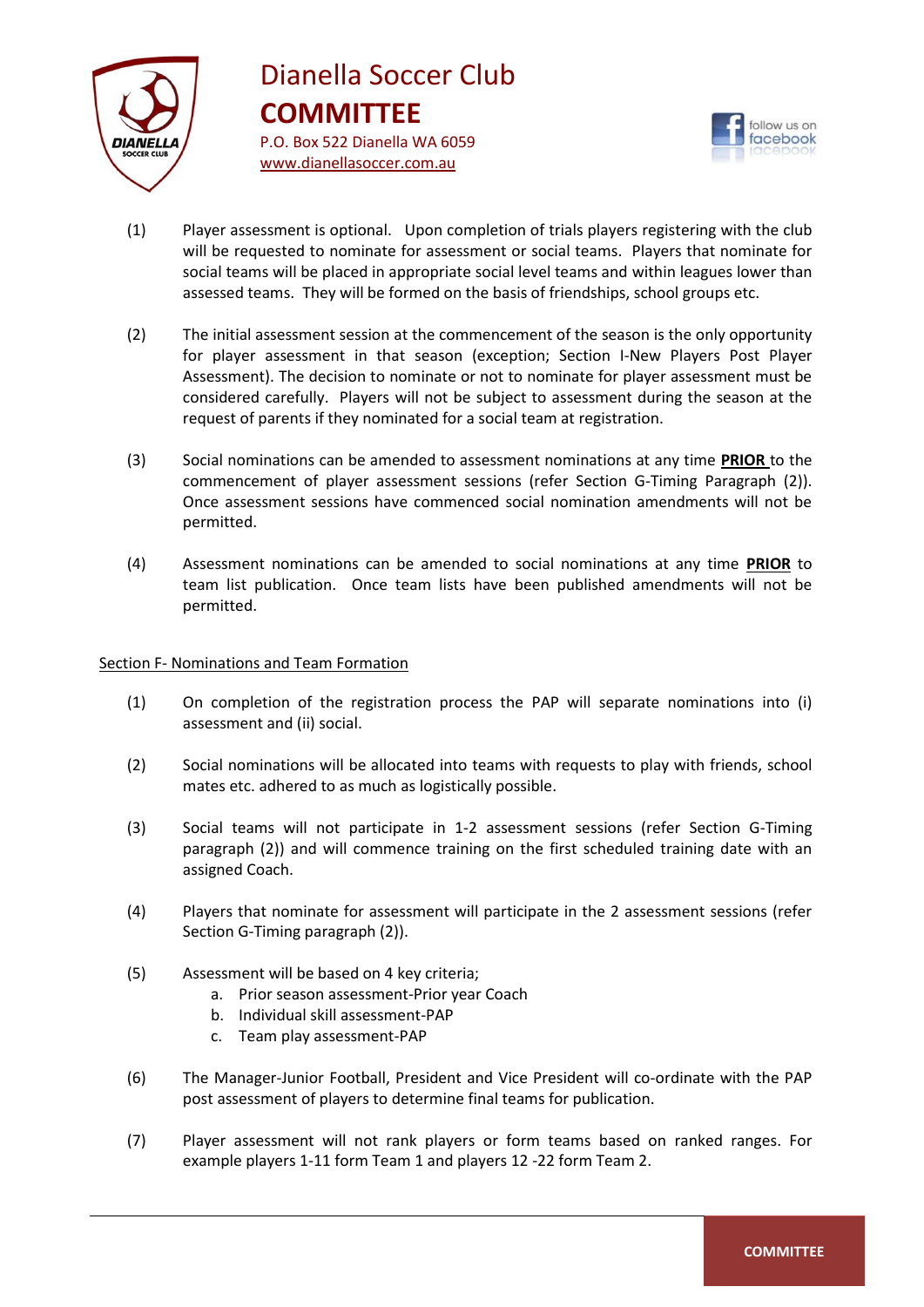

## www.dianellasoccer.com.au Dianella Soccer Club **COMMITTEE** P.O. Box 522 Dianella WA 6059



- (8) The PAP will endeavour to form teams comprising players that demonstrate a predisposition to certain positions-i.e. goal keeper, defence, midfield, forward. The PAP will not form teams where all players demonstrate a high level of ability in only one position. For example all players show a high level of ability as defenders but lack ability as forwards or vice versa.
- (9) Players demonstrating a higher level of ability to certain positions than other players may find selves in a lower assessed teams.

*For example;*

- *(1) Player A may demonstrate greater ability as a forward than Player B*
- *(2) Player B may demonstrate greater ability as a defender than Player C*
- *(3) Player A may be allocated to Team 2 as Team 1 has already been allocated players demonstrating greater ability as a forward than Player A*
- *(4) Player B may be allocated to Team 1 as Player B has demonstrated greater ability as a defender than any other players*
- (10) Due to the competitive nature of FW Junior Leagues the Dianella SC committee supports the development of players in specific positions. This supports the team objective of targeting a top four finals position and/or divisional promotion. Rotating of positions is recommended when the opportunity prevails and is left to the discretion of the Coach, without hindering the team objective. Please note specialising in a position should not negate even playing time.
- (11) The 2 assessment sessions will **NOT** be conducted in with undue pressure placed on young players to perform. This does not align with Dianella SC objectives. These sessions need to be communicated to players as group training sessions.
- (12) The PAP aims to create a non pressure environment where players can enjoy group training, make new friendships enabling them to perform better, enjoy the experience and ease their transition into new teams. This will also help promote club harmony/support across the age group.
- (13) Parents placing undue pressure on players during these sessions will be asked to leave session by the Player Assessment Co-ordinator.
- (14) Upon completion of the player assessment process and team publication the PAP will only amend teams in exceptional circumstances. Team changes post publication of team lists are unfair for players who have been notified and have commenced training with their new team.
- (15) On completion of player assessment, players will not be permitted to apply for lower age groups (refer Section C-Age paragraph (5)-(7)). Player assessment would have been completed for all age groups and team lists would also be finalised and published therefore changes cannot made and further assessment will not be conducted.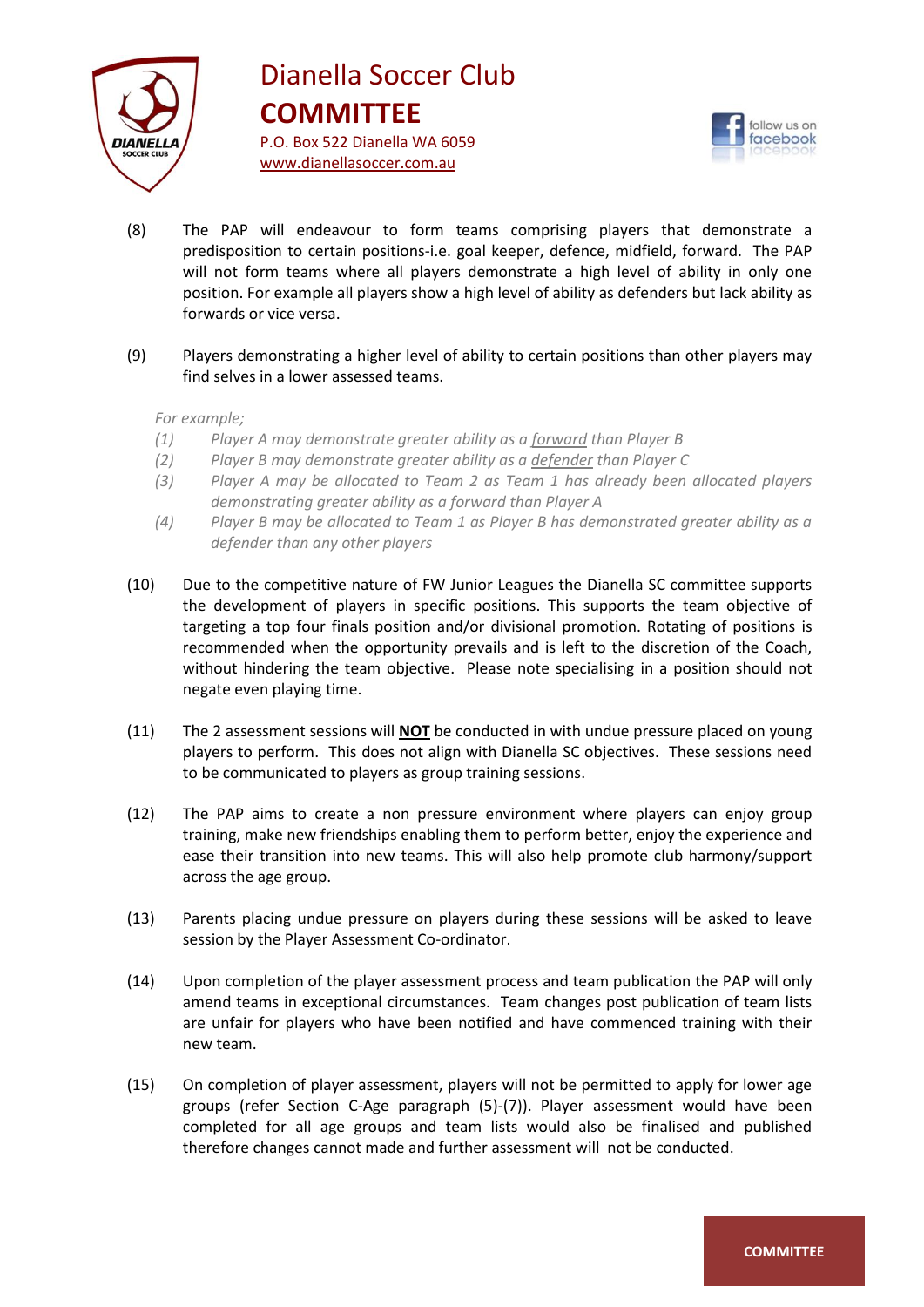



#### Section G-Timing

- (1) Player registration will be conducted in January and February of each season in accordance with the Dianella SC Constitution (Refer-Club Constitution, registration sub section).
- (2) Player assessment will be conducted at the commencement of each new season.
- (3) Player assessments sessions will be conducted over the first 1-2 training sessions of the season. These will be complete age group training sessions. Upon completion of player assessment and team publications, training will revert back to normal team training sessions with an assigned Coach.
- (4) The initial assessment sessions at the commencement of the season is the only opportunity for formal player assessment in that season (exception-Section I-New Players Post Player Assessment paragraph (1)). The decision to nominate or not to nominate for player assessment must be considered carefully. Players will not be subject to assessment during the season at the request of the parents if they nominated for a social team at registration.

#### Section H-Team Sizes

- (1) In the event there are only sufficient players for a single team within an age group that team will not be subject to player assessment.
- (2) Teams sizes from under 12-under 16 will be established between minimum team sizes (as designated by the Dianella SC Committee) and maximum team sizes (as recommended by Football West (FW));
	- under 12-16 -14 players max (minimum 12)

Minimum team sizes are designated by the Dianella SC Committee to ensure sufficient players to commence matches with at least one substitute.

Maximum team sizes are designated by FW to promote player participation, enjoyment and development. Team sizes in excess of the maximum do not provide players with sufficient match time.

(3) The registrations sub section within the Dianella SC Constitution (Refer-Club Constitution, registration sub section) states that the number of registrations 'accepted' by the committee will be between a multiple of the minimum team size and a multiple of the maximum team size. For example;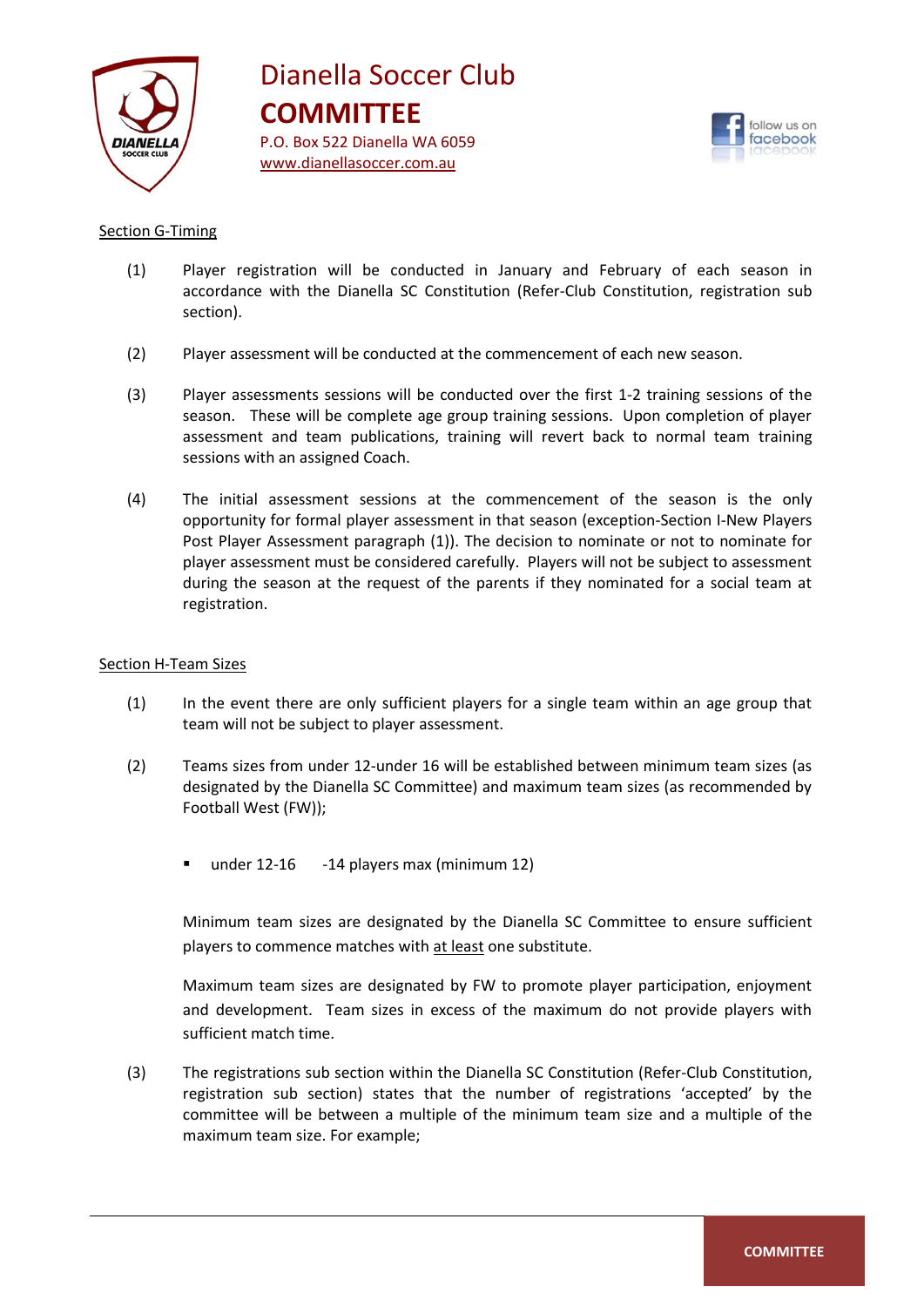

# Dianella Soccer Club **COMMITTEE**

 www.dianellasoccer.com.au P.O. Box 522 Dianella WA 6059



- 1 team = min. of 12 and max. of 14. (i.e.  $12-14$  players)
- 2 teams = min. of 24 and max. of 28. (i.e. 24-28 players)
- $\blacksquare$  3 teams = min. of 36 and max. of 42. (i.e. 36-42 players)
- $\blacksquare$  4 teams = min. of 48 and max. of 56. (i.e. 48-56 players)

Dianella SC cannot accept registrations between these ranges as teams will not meet minimum team size or will exceed maximum team size. For example;

- 20 registrations=cannot meet 2 teams of 12, can form 1 team of 14 (6 players omitted).
- 30 registrations=cannot meet 3 teams of 12, can form 2 teams of 14 (2 players omitted)

Therefore new registrations may not be approved to ensure total registrations fall within valid team size ranges. The non-approval of registration applications will be in accordance with the Dianella SC Constitution (Refer-Club Constitution, registration sub section).

- *Please note exception; existing players returning to the club will be guaranteed placement.*
- (4) In the event assessed and social nominations do not fit team sizes as (per paragraph 2) there may be some amalgamation of players who nominated for assessment and social teams.
- (5) The size of assessed teams will be set by the PAP and consider the need to establish multiple teams. A team will not be set to the maximum size (e.g. under  $16 - 14$  players) if it is detrimental to the other teams within the age group i.e. it leaves other teams short of minimum required players.

#### Section I-New Player Registration Post Player Assessment

- (1) Upon completion of player assessment team lists are posted and players notified of their team allocation. Therefore players registering post Player Assessment will only be allowed to apply for vacant team positions in the current season regardless of their skill level. This is to ensure;
	- o There is no disruption to teams that have been notified and/or commenced training.
	- o Players already allocated to teams are provided the opportunity to be part of one team during the season and not subject to continual team changes/disruption.
- (2) Players nominating for social teams will be allocated directly to a social team should a vacant position exist. If a vacant position does not exist the registration will be rejected. Alternatively players can nominate for assessment.